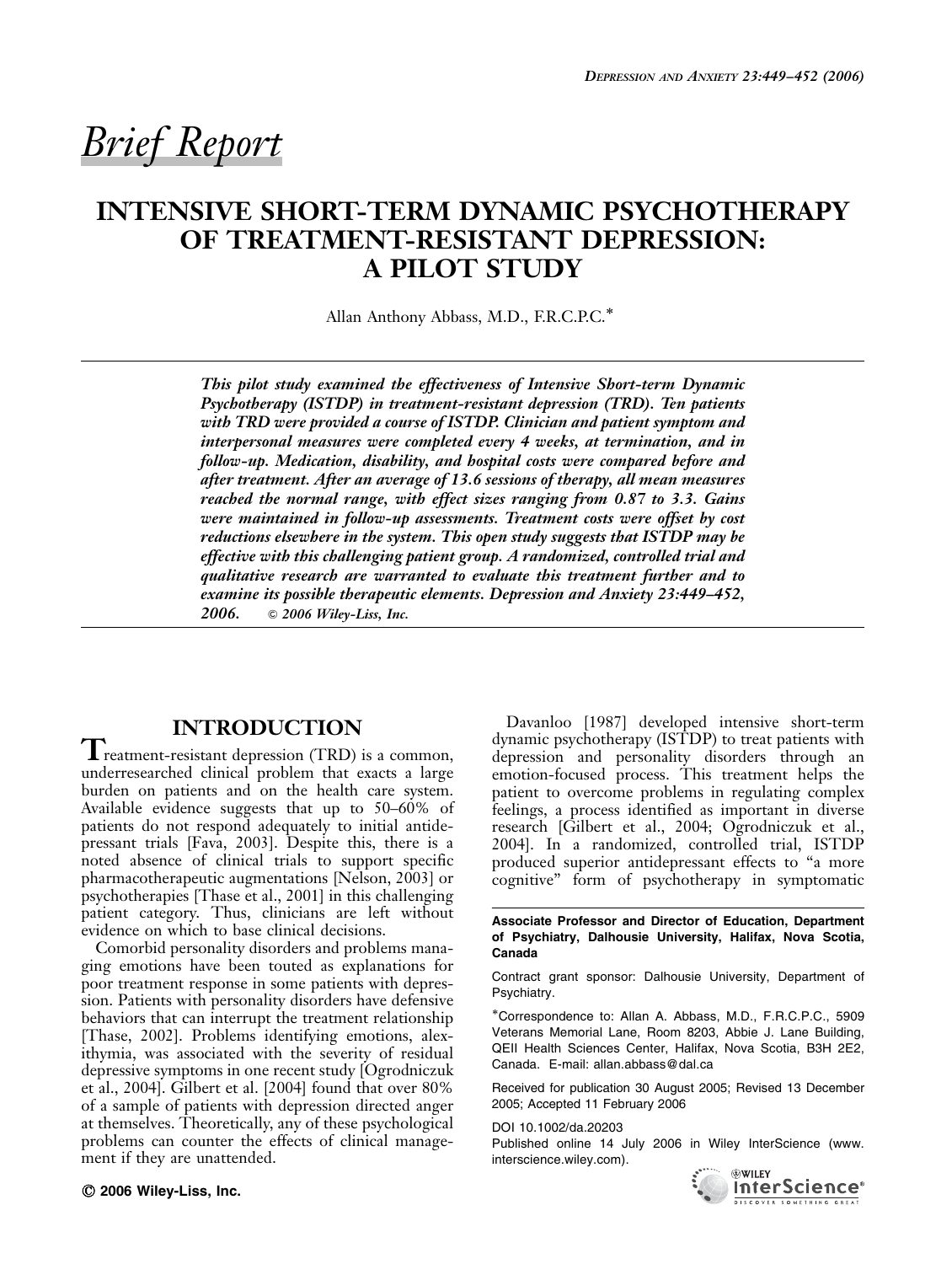patients with personality disorders [Winston et al., 1991]. Recent meta-analyses found this and other brief dynamic therapy methods [Leichsenring et al., 2004] effective in treating general psychiatric symptoms and in adding significant benefits to medication alone in major depression [Pampallona et al., 2004].

This pilot study is the first to examine the feasibility and clinical effectiveness of this therapy in patients with TRD.

#### MATERIALS AND METHODS

A consecutive series of 10 adult psychiatrist-referred outpatients with a primary diagnosis of TRD were invited to participate in an uncontrolled trial (Table 1). The study was approved by the hospital ethics board, and all participants gave written informed consent. TRD was defined as inadequate response to two adequate dose/adequate duration antidepressants from two different antidepressant classes. All patients were diagnosed with TRD by the referring psychiatrist and clinical assessment in the intake interview. Axis II diagnoses were also derived through assessment interviews.

TABLE 1. Demographic and baseline characteristics

|                                                    | All patients<br>$(N = 10)$ |
|----------------------------------------------------|----------------------------|
| Age (years)                                        |                            |
| $Mean + S.D.$                                      | $49.7 \pm 8.7$             |
| Min, max                                           | 37, 63                     |
| Gender, $n$ $(\%)$                                 |                            |
| Female                                             | 7 (70)                     |
| Male                                               | 3(30)                      |
| Race $n$ (%)                                       |                            |
| Caucasian                                          | 10(100)                    |
| Employment status $n$ (%)                          |                            |
| Employed full-time                                 | 2(20)                      |
| Employed part-time                                 | 1(10)                      |
| <b>Disabled</b>                                    | 5(50)                      |
| Retired                                            | 2(20)                      |
| Medications in use $n$                             |                            |
| Selective serotonin reuptake inhibitor             | 9                          |
| Selective norepinephrine reuptake inhibitor        | 3                          |
| Tricyclic antidepressant                           | 1                          |
| Atypical antipsychotics                            | 3                          |
| Benzodiazepines                                    | $\overline{4}$             |
| Tryptophan                                         | $\overline{2}$             |
| Pindolol                                           | 1                          |
| Thyroxine                                          | 1                          |
| Zopiclone                                          | 1                          |
| Childhood abuse history $n$ (%)                    |                            |
| Emotional abuse                                    | 10(100)                    |
| Physical abuse                                     | 6(60)                      |
| Sexual abuse                                       | 1(10)                      |
| Predominant personality disorder diagnosis $n$ (%) |                            |
| Avoidant                                           | 5(50)                      |
| Borderline                                         | 3(30)                      |
| Dependent                                          | 1(10)                      |
| Schizoid                                           | 1(10)                      |
|                                                    |                            |

Depression and Anxiety DOI 10.1002/da

Patient self-report measures included the Brief Symptom Inventory—Depression subscale [BSI-D; Derogatis and Melisaratos, 1983] and the Inventory of Interpersonal Problems [IIP; Horowitz et al., 1988]. The 17-item Hamilton Rating Scale for Depression (HAM-D-17) and the Clinical Global Index—Severity scale (CGI-S) served as clinician ratings. Each of the measures was recorded every 4 weeks during treatment and at termination. Hospital fees, disability costs, and medication costs were compared from 1 year before therapy to 6 months after therapy. Prescription costs were provided by a local pharmacy.

The treatment process began with assessment of the patient's capacity to respond to emotionally focused interviewing. From this assessment, the process became either more emotionally focused or more cognitive, with the aim to increase capacity to tolerate emotions. When the patient had developed the capacity to tolerate emotions, emotions about recent and past emotion-laden events were focused upon to help the patient experience these emotions directly. Each such focus was followed by recapitulation of what was learned, to encourage emotional awareness and weaken the patient's avoidance of emotional experiences. Thus, the process helped build tolerance of emotions and development of insight into emotions and their impact on mood states. It also provided a healing and corrective experience by addressing in an atmosphere of validation and support, patients' emotions about recent and past trauma [Davanloo, 1987].

Pre- versus post-BSI-D, -IIP, -HAM-D, and -CGI ratings were compared with paired t-tests. Subscales of the IIP were analyzed and compared by paired t-tests. Total cost data were calculated for comparison.

#### RESULTS

The sample comprised mainly a disabled and chronically ill group of patients. Five were disabled from work for an average of 101 weeks (range, 4–130) prior to therapy. They were taking a total of 25 psychotropic medications. All had comorbid personality disorders and histories of childhood abuse. All had received previous psychotherapy, including cognitive therapy, day program, group therapy, and supportive therapy. Five had past psychiatric hospitalizations, and two patients had each undergone two previous courses of electroconvulsive therapy (ECT).

The initial mean Ham-D-17 rating was 22.6 (range, 13–31,  $SD = 5.9$ ) and CGI rating was 5.6 (range, 2–7,  $SD = 1.3$ ), suggesting marked illness levels on average. All were outside of the normal range for the BSI-D, suggesting significant depressive symptoms. All but two patients were outside of IIP norms, suggesting major interpersonal problems (Table 2). Treatment averaged 13.6 ( $SD = 6.3$ , range, 6–25) sessions.

Eight patients remitted, with HAM-D-17 ratings under 8. The remaining two patients went from scores of 31 to 12, and 27 to 14, respectively, so, in total, 9 of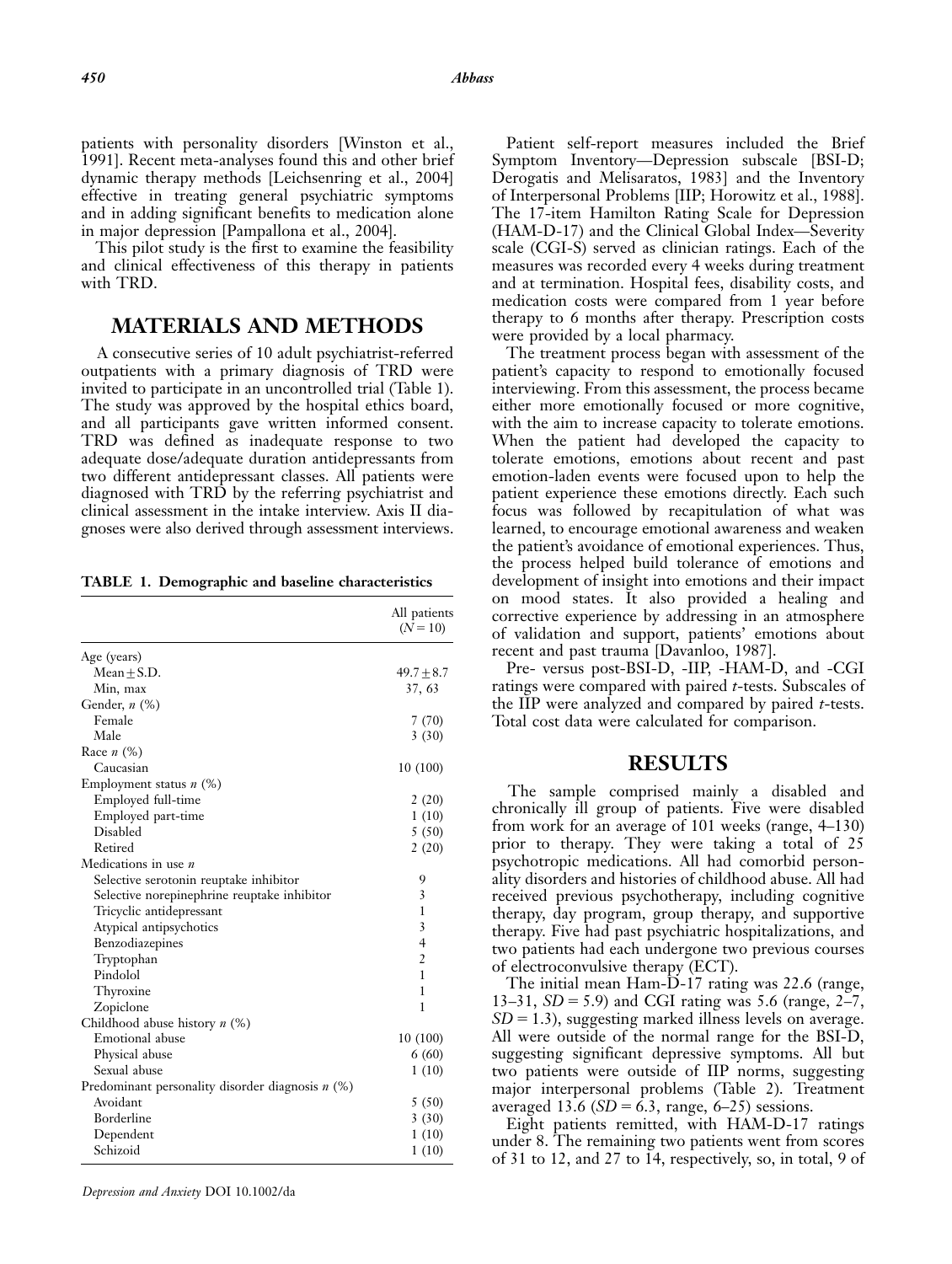| Measure      | Pretherapy $M(SD)$ | Posttherapy $M(SD)$ | Follow-up $M(SD)$          | Effect size pre vs.<br>post (Cohen's $d$ ) | Effect size pre vs.<br>follow-up (Cohen's $d$ ) |
|--------------|--------------------|---------------------|----------------------------|--------------------------------------------|-------------------------------------------------|
| HAM-D        | 22.6(5.9)          | 6.0 $(3.8)$ ***     | 6.6 $(3.9)$ ***            | 3.39                                       | 3.27                                            |
| <b>CGI</b>   | 5.6(1.26)          | $3.4 (1.3)$ ***     | 2.1 $(0.98)$ ***           | 1.72                                       | 3.12                                            |
| BSI-D        | 2.8(0.82)          | $0.9(0.69)$ ***     | $1.1~(0.96)$ <sup>**</sup> | 2.52                                       | 1.91                                            |
| $_{\rm IIP}$ | 1.54(0.32)         | $1.05~(0.57)^*$     | $0.91(0.35)$ **            | 0.87                                       | 1.88                                            |

TABLE 2. Main outcome measures

\* $P$ <.05, \*\* $P$ <.01, and \*\*\* $P$ <.001 compared to pretherapy using pairwise, two-tailed t-tests.



Figure 1. Mean score of self-reported inventories and clinician rating.

10 patients met criteria for response. Mean CGI-S ratings dropped by 2.15 points. Mean BSI-D scores went from above to within the standard normal range. Mean Global IIP ratings went from significantly above the normal average to within the normal range. Patient reports paralleled clinician ratings in time and overall magnitude of improvements. In follow-up averaging 6.1 ( $SD = 5.8$ ) months, these gains were held on each measure, with no statistical difference between posttherapy and follow-up. Effects sizes for each measure were large  $(>0.80)$  and maintained in follow-up (Table 2, Figure 1).

Interpersonal problem ratings improved in parallel to depression ratings. The Nonassertive, Socially Inhibited, Self-Sacrificing, and Overly Accommodating subscales all showed significant improvements (all  $Ps<.05$ ). The Domineering and Cold/Distant subscales showed trends toward significant improvement  $(P<sub>S</sub>< .10).$ 

During this study, the group stopped 14 medications, including serotonin reuptake inhibitors (SRIs; 6), venlafaxine (1), and augmentation agents (6). Five medication doses were decreased and none were increased. One patient stopped taking three medications and was started on tranylcypromine 10 mg/day per a previously planned substitution. Three participants required no medications by termination.

Four patients were able to return to full-time work from disability, whereas one went from part- to full-time work. One patient who had missed over 20 workdays in the previous 6 months reported an absence of missed days. Another patient returned to full-time university attendance. Another patient retained a disabled state due to osteoarthritis pain and depressed mood.

In the follow-up period, two patients experienced a transient return of depressive symptoms. These patients had had short courses of therapy (six and eight sessions, respectively) and were the only patients not to reach the normal cutoff for the IIP. Both were female, ages 60 and 63, and had achieved symptomatic relief to a level they felt was adequate enough to terminate treatment. Both had been in the mental health system for many years, had avoidant personality disorder, and were reluctant to engage in psychotherapy, rendering their treatment courses partial in effect and duration. Neither patient required any further therapy by the time of the follow-up meeting: One had an increase in dose of antidepressant to the pretherapy level and the other had improved spontaneously.

Six months poststudy compared to 6 months prestudy, the group's total costs for medication, disability, and hospitalization were reduced by \$8,880, \$33,600, and \$14,400 (Canadian dollars), respectively.

#### DISCUSSION

This study has the limitations of a small, singletherapist, uncontrolled study. Coincidental improvements cannot be ruled out with this design, although long histories of depression, nonresponse to previous psychotherapy efforts, and the short treatment period makes random chance a less likely cause of the gains. The therapist was an experienced practitioner of this therapy, so results may not be repeatable with less experienced therapists. Finally, there were no blinded outcome ratings in this pilot study, although patient and clinician reports paralleled each other in magnitude over time.